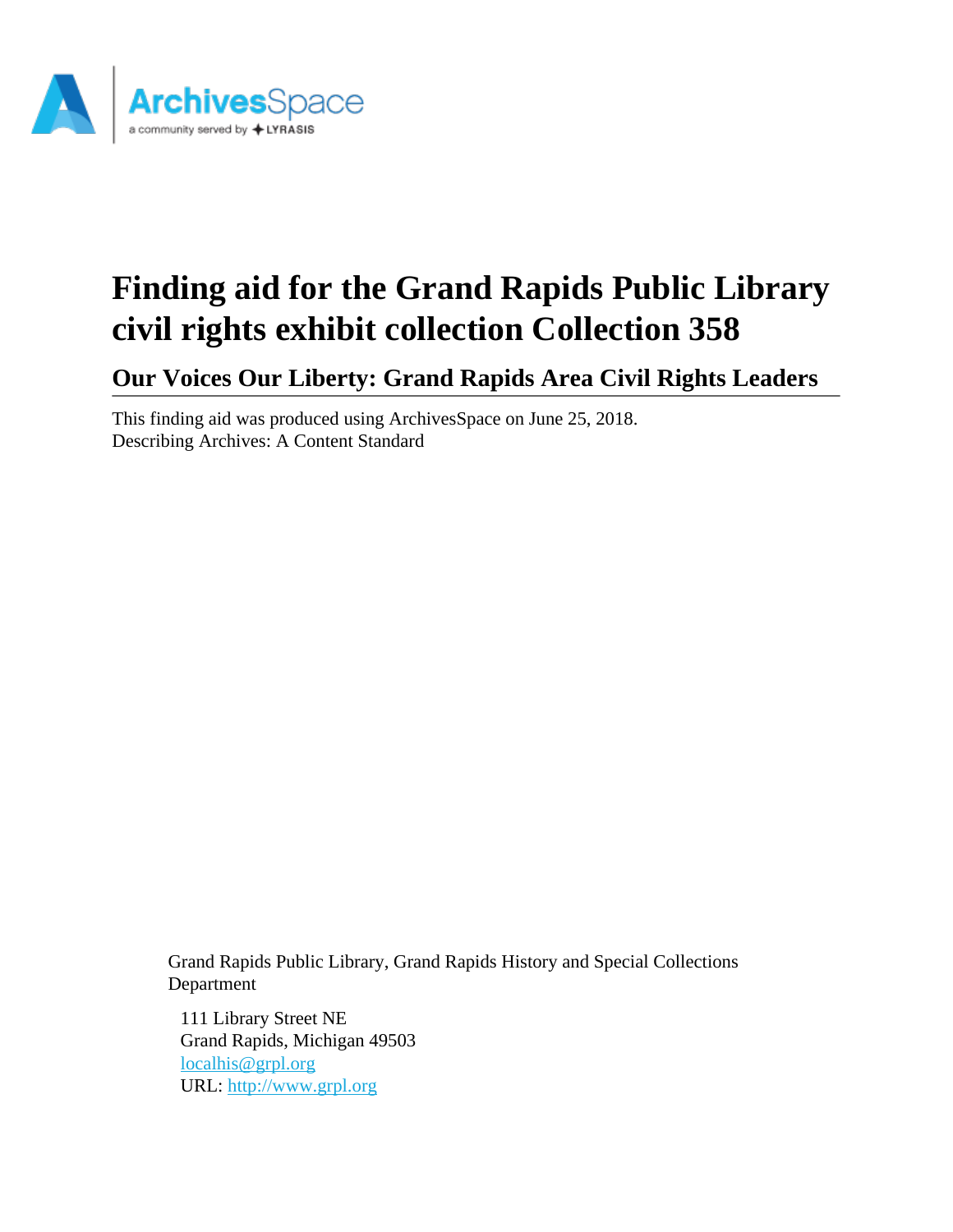## <span id="page-1-0"></span>**Table of Contents**

| 3 |
|---|
|   |
|   |
|   |
|   |
|   |
|   |
|   |
|   |
|   |
|   |
|   |
|   |
|   |
|   |
|   |
|   |
|   |
|   |
|   |
|   |
|   |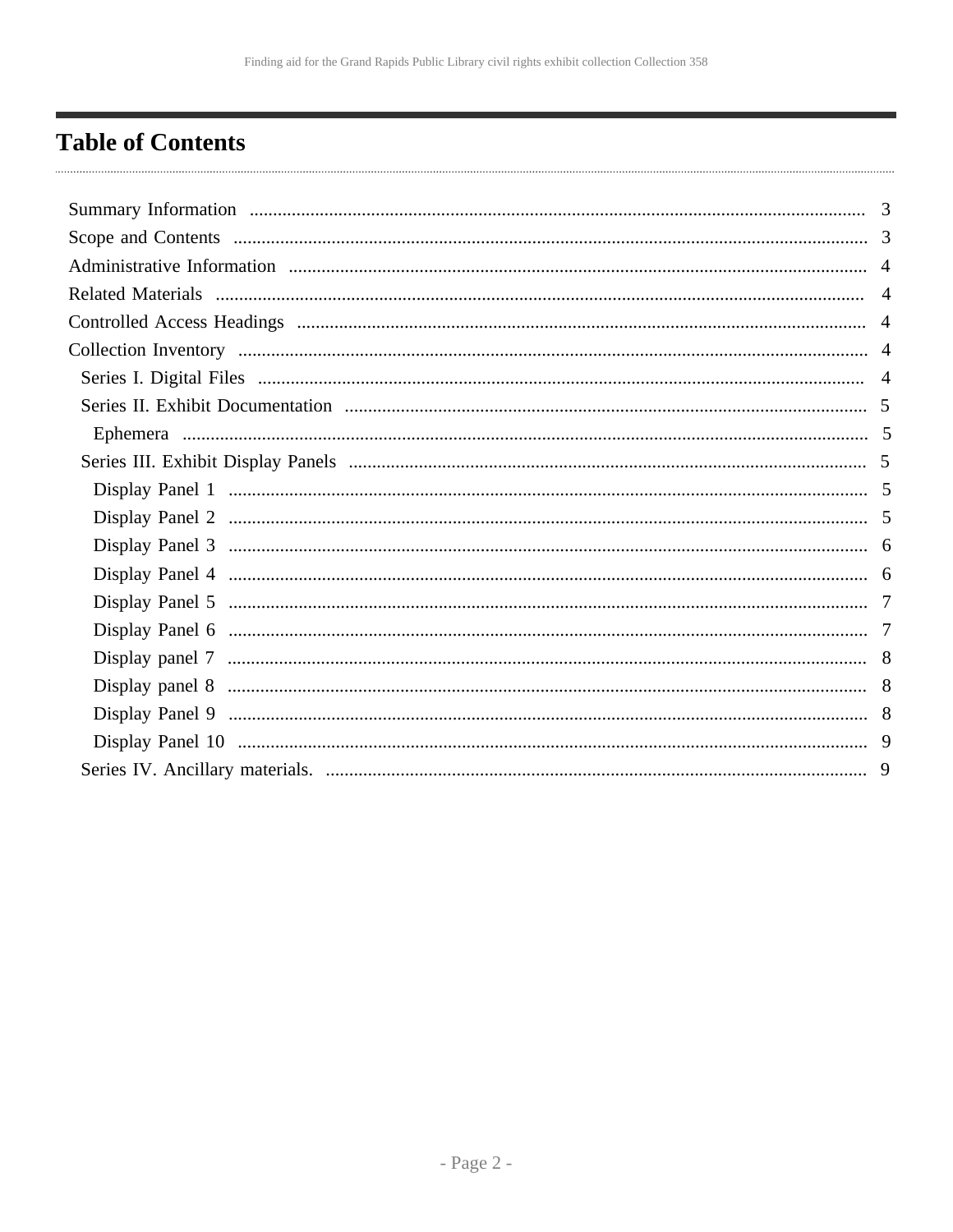## <span id="page-2-0"></span>**Summary Information**

| <b>Repository:</b>                  | Grand Rapids Public Library, Grand Rapids History and Special<br><b>Collections Department</b>                                                                                                                                                                                                                                                                                                                                                                                                                                                                                                                                |
|-------------------------------------|-------------------------------------------------------------------------------------------------------------------------------------------------------------------------------------------------------------------------------------------------------------------------------------------------------------------------------------------------------------------------------------------------------------------------------------------------------------------------------------------------------------------------------------------------------------------------------------------------------------------------------|
| <b>Title:</b>                       | Grand Rapids Public Library civil rights exhibit collection                                                                                                                                                                                                                                                                                                                                                                                                                                                                                                                                                                   |
| ID:                                 | Collection 358                                                                                                                                                                                                                                                                                                                                                                                                                                                                                                                                                                                                                |
| Date:                               | 2006-                                                                                                                                                                                                                                                                                                                                                                                                                                                                                                                                                                                                                         |
| <b>Physical Description:</b>        | 4.7 Linear Feet Three boxes                                                                                                                                                                                                                                                                                                                                                                                                                                                                                                                                                                                                   |
| Language of the<br><b>Material:</b> | English                                                                                                                                                                                                                                                                                                                                                                                                                                                                                                                                                                                                                       |
| Abstract:                           | The exhibit Our Voices Our Liberty: Grand Rapids Area Civil Rights<br>Leaders was displayed at the Grand Rapids Public Library beginning<br>in February 2006. It was researched and prepared by the staff of the<br>Grand Rapids History & Special Collections department. The exhibit<br>encompasses a broad definition of civil rights, including the rights of<br>African Americans and other ethnic groups, women, the handicapped<br>and gay/lesbian rights. Materials for the exhibit come from the archival<br>collections, but many were also obtained from the Grand Rapids Press<br>or area groups and individuals. |

**^** [Return to Table of Contents](#page-1-0)

### <span id="page-2-1"></span>**Scope and Contents**

Collection includes a total of 54 separate display boards/items used in the exhibit, some of which have more than one image.

As of 06/25/2018, boxes 2 & 3 are missing.

**^** [Return to Table of Contents](#page-1-0)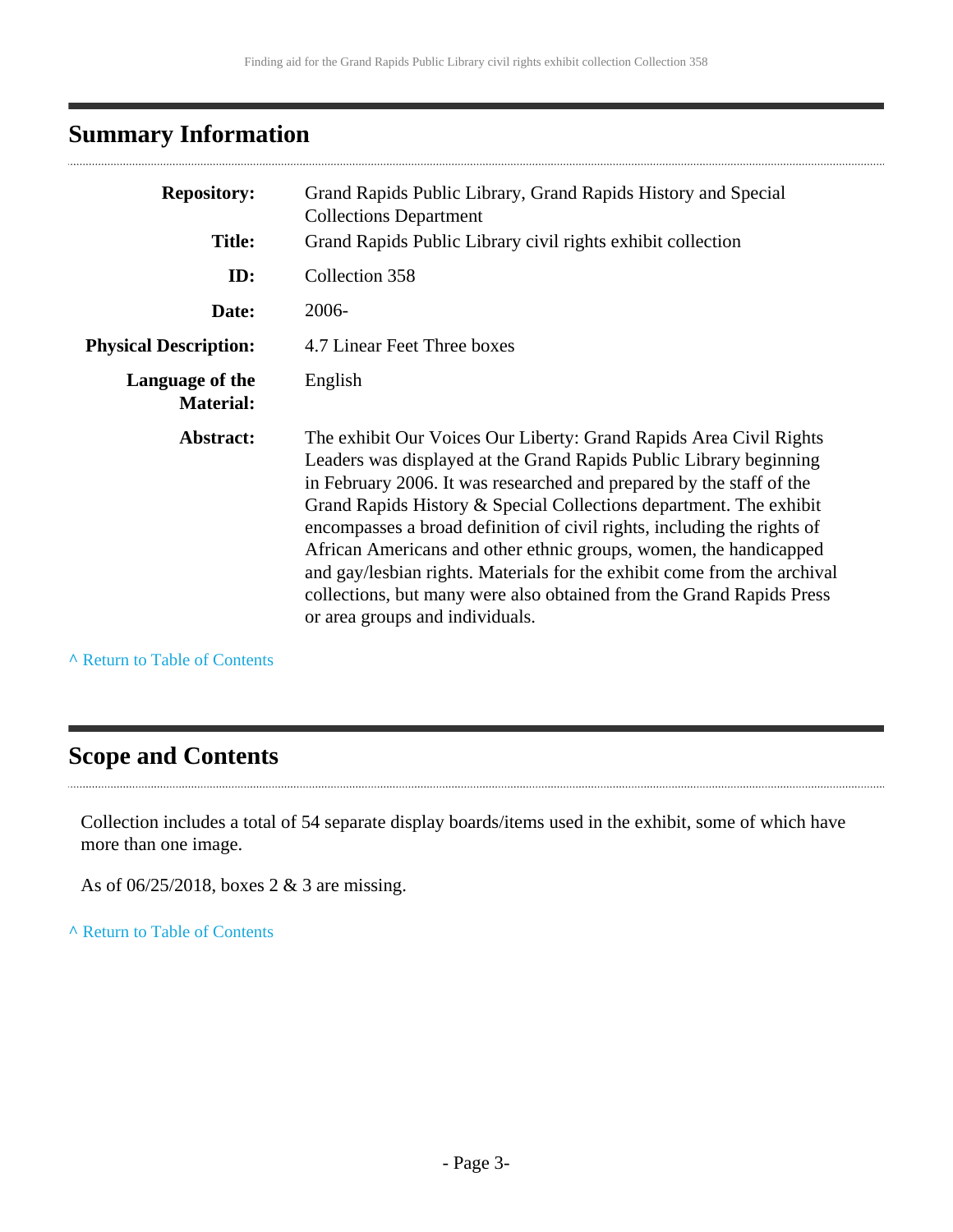### <span id="page-3-0"></span>**Administrative Information**

### **Publication Statement**

Grand Rapids Public Library, Grand Rapids History and Special Collections Department

111 Library Street NE Grand Rapids, Michigan 49503 [localhis@grpl.org](mailto:localhis@grpl.org) URL:<http://www.grpl.org>

### **Immediate Source of Acquisition**

Various and unknown donors and accession numbers, including Grand Rapids Public Library.

#### **^** [Return to Table of Contents](#page-1-0)

### <span id="page-3-1"></span>**Related Materials**

### **Related Materials**

Coll. 281. Has booklet from the Civil Rights Federation, Detroit, Michigan.

#### **^** [Return to Table of Contents](#page-1-0)

### <span id="page-3-2"></span>**Controlled Access Headings**

- Exhibitions -- Michigan -- Grand Rapids
- Grand Rapids (Mich.) -- History
- Civil Rights -- Michigan -- Grand Rapids -- History

### <span id="page-3-3"></span>**Collection Inventory**

### <span id="page-3-4"></span>**Series I. Digital Files**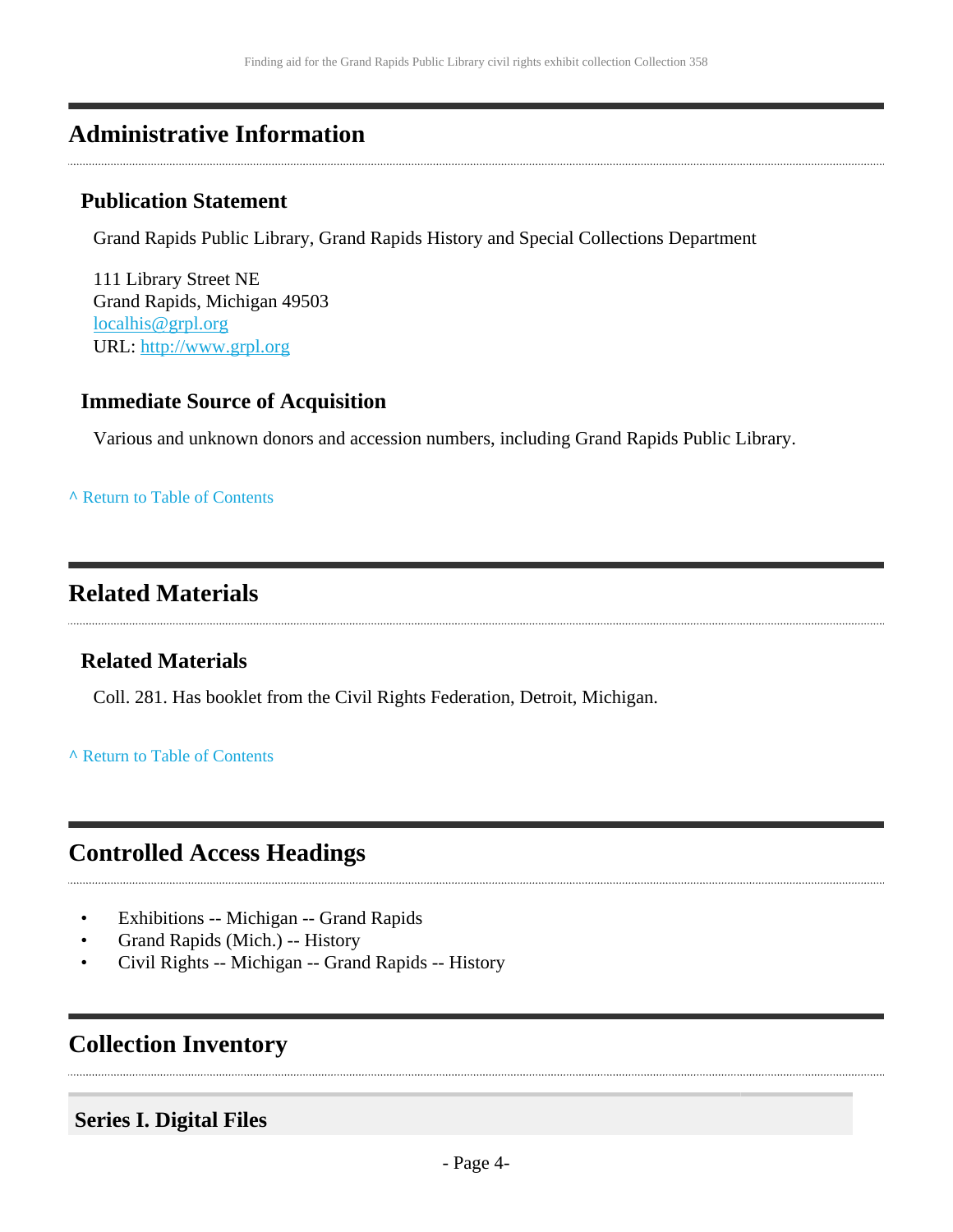| <b>Title/Description</b>                                                               | <i>Instances</i> |
|----------------------------------------------------------------------------------------|------------------|
| Civil Rights Exhibit 3/06, Photos & Text. Digital version.<br>Memorex DVD. 00.[5070].1 | Box 1            |

#### **^** [Return to Table of Contents](#page-1-0)

<span id="page-4-0"></span>

|  | <b>Series II. Exhibit Documentation</b> |
|--|-----------------------------------------|
|  |                                         |

| <b>Title/Description</b>    | <b>Instances</b> |          |
|-----------------------------|------------------|----------|
| Source List.                | Box 1            | Folder 1 |
| $\mathbf{r}$ . $\mathbf{r}$ |                  |          |

#### **Description**

#### **Description**

This list documents the source of the images in the exhibit at the time it was mounted. Some of the images obtained from individuals will be processed for individual collections, and have new permanent collection affiliations in the future.

### <span id="page-4-1"></span>**Ephemera**

| <b>Title/Description</b>                                             | <b>Instances</b> |          |  |
|----------------------------------------------------------------------|------------------|----------|--|
| Booklist. "Civil Rights"                                             | Box 1            | Folder 2 |  |
| <b>General</b>                                                       |                  |          |  |
| This list contains items from the general collection, not<br>GRHSCC. |                  |          |  |
| Color printouts of web version of the exhibit.                       | Box 1            | Folder 3 |  |
| A Return to Table of Contents                                        |                  |          |  |

### <span id="page-4-2"></span>**Series III. Exhibit Display Panels**

### <span id="page-4-3"></span>**Display Panel 1**

<span id="page-4-4"></span>

| <b>Title/Description</b>                                                                                                                                           | <b>Instances</b>    |
|--------------------------------------------------------------------------------------------------------------------------------------------------------------------|---------------------|
| Board 1. Title Panel. "Our Voices Our Liberty" with image of<br>Paul Phillips?                                                                                     | Drawer<br>FF.XIII.C |
| Board 2. Credit/scope panel. "Grand Rapids Area Civil Rights"<br>Leaders." "Covering over 1000 years ". "Funded by the<br>Ryerson Foundation. Titche Family Fund." | Drawer<br>FF.XIII.C |
| <b>Display Panel 2</b>                                                                                                                                             |                     |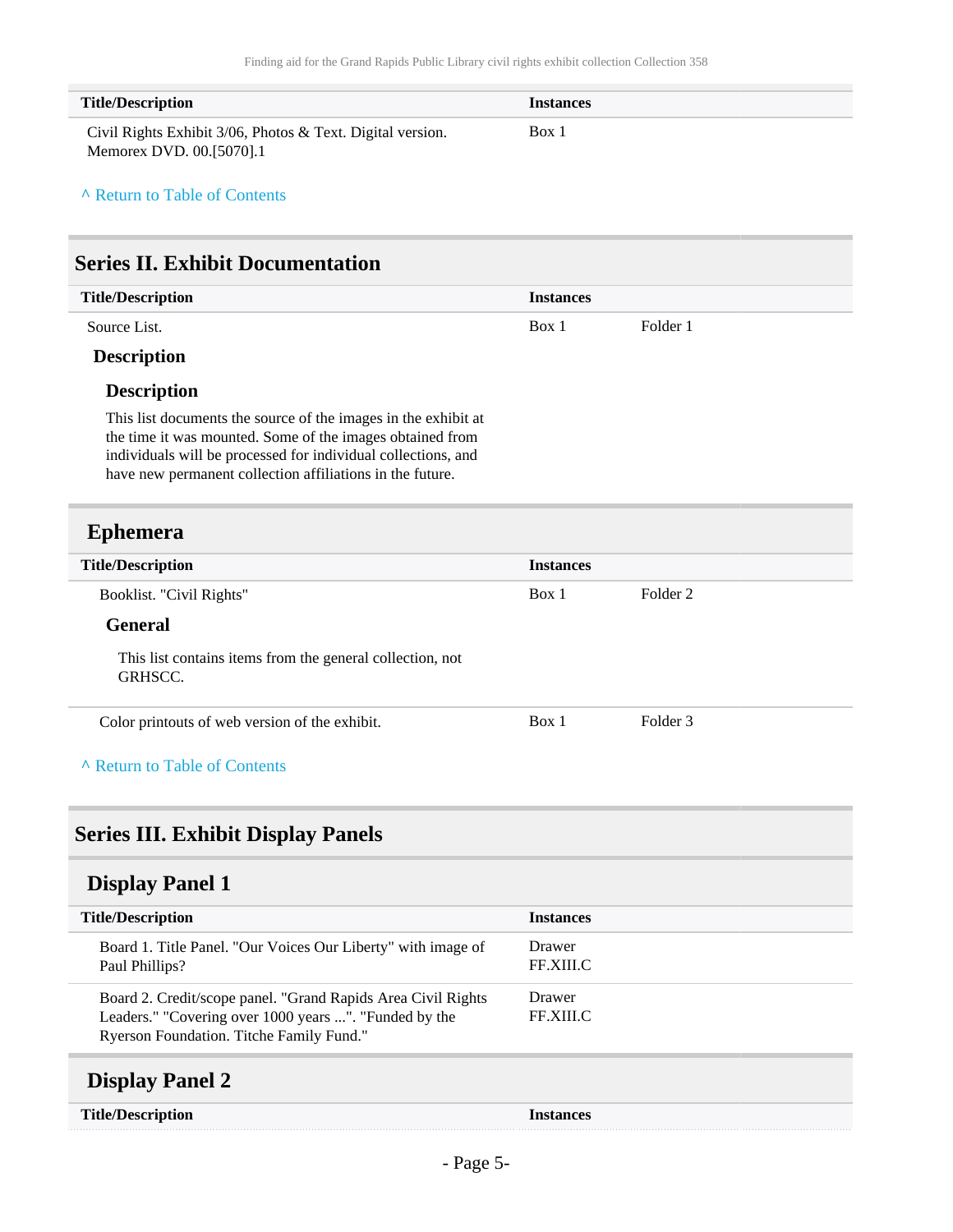| Board 3. William Gaines article "Colored Men will demand<br>their Rights" Grand Rapids Post, July 11, 1904.                                                                                                                                                                                                                | Box 2               |
|----------------------------------------------------------------------------------------------------------------------------------------------------------------------------------------------------------------------------------------------------------------------------------------------------------------------------|---------------------|
| Board 4. Women's Suffrage board.                                                                                                                                                                                                                                                                                           | Drawer              |
| <b>Includes</b>                                                                                                                                                                                                                                                                                                            | FF.XIII.C           |
| <b>Includes</b>                                                                                                                                                                                                                                                                                                            |                     |
| Suffragette Minnie R. Mickel (formerly misidentified<br>as Grace Kelley Freehouse); Suffrage Campaign<br>Headquarters, June 11, 1912; Grand Rapids Mich. Equal<br>Franchise Club postcard; Emily Burton Ketcham portrait<br>photo; National American Woman Suffrage Association.<br>31st Annual Convention program images. |                     |
| Board item 5. Suffragette postcard "Think it over. Parents have<br>the training of their children's minds. " Copy of postcard                                                                                                                                                                                              | Box 1               |
| Board item 6. "Think it over.  Equal Suffrage." Copy of<br>postcard.                                                                                                                                                                                                                                                       | Box 1               |
| Board 7. Viva Flaherty portrait photo, with "History of the<br>Grand Rapids Furniture Strike" publication image.                                                                                                                                                                                                           | Box 2               |
| Board 8. Roberta Griffith portrait photo.                                                                                                                                                                                                                                                                                  | Box 3               |
|                                                                                                                                                                                                                                                                                                                            |                     |
| <b>Display Panel 3</b>                                                                                                                                                                                                                                                                                                     |                     |
| <b>Title/Description</b>                                                                                                                                                                                                                                                                                                   | <b>Instances</b>    |
| Board 9. Emmet Bolden, Oliver Green, and Keith Theatre                                                                                                                                                                                                                                                                     | $Box$ 3             |
| Board 10. League of Women Voters Office, Dorothy Leonard<br>Judd, "Good Citizens Vote!" Sept. 1924                                                                                                                                                                                                                         | Drawer<br>FF.XIII.C |
| Board 11. Walter Coe. Shows Coe standing on the street, with<br>an unidentified white man.                                                                                                                                                                                                                                 | Box 3               |
| Board 12. Daniel Lampkins, Grand Rapids Press photo, Apr. 11,<br>1968, Grand Rapids Herald article, Aug. 28, 1919.                                                                                                                                                                                                         | Box 3               |
| Board 13. Mile Brown.                                                                                                                                                                                                                                                                                                      | Box 3               |
| <b>Display Panel 4</b>                                                                                                                                                                                                                                                                                                     |                     |
| <b>Title/Description</b>                                                                                                                                                                                                                                                                                                   | <b>Instances</b>    |
| Board 14. Floyd Skinner, Portrait photo, Skinner at microphone<br>in front of a band.                                                                                                                                                                                                                                      | Box 3               |
| Board 15. Jacob Walker Cobmoosa portrait photo.                                                                                                                                                                                                                                                                            | Box 3               |

#### <span id="page-5-1"></span><span id="page-5-0"></span>**Description**

Image includes a calendar on the wall showing April 1956? and a Grand Rapids Chicks baseball game program playing the Racine Belles.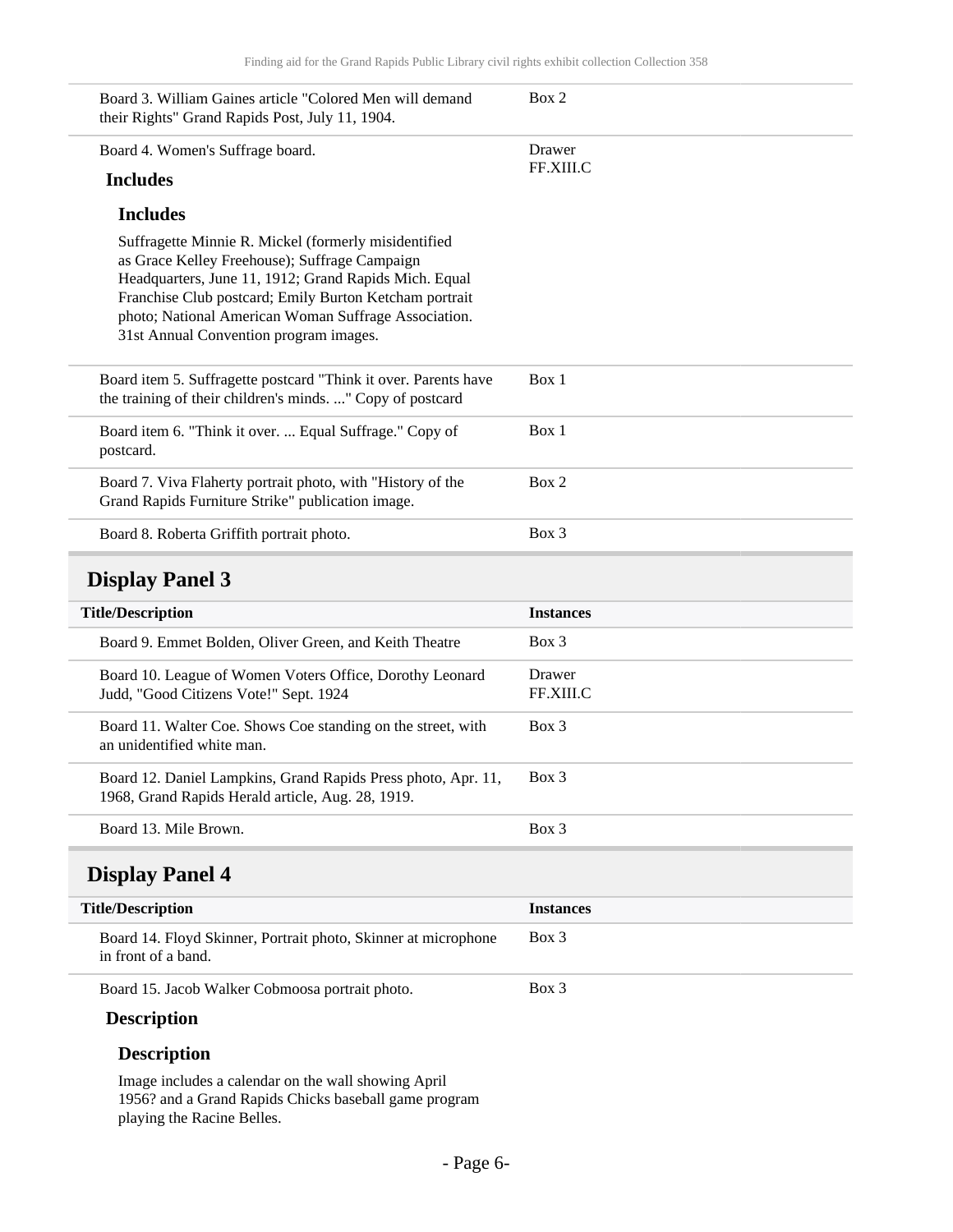#### Existence and Location of Originals: **Existence and Location of Originals**

Robinson Studio Collection 125 125-H002352.

| Board 16. George T. Aitken and Charles H. Frantz; Area Child<br>Amputee Center; Portrait photo Aitken; Portrait photo Frantz                                                         | Box 3   |
|--------------------------------------------------------------------------------------------------------------------------------------------------------------------------------------|---------|
| Board 17. Vargas / Vasques; Daniel Vargas with plaque; Daniel<br>& Guadalupe Vargas; Migrant Children, Daniel Vasques, and<br>Daniel & Consuelo Vasques with Gov. G. Mennen Williams | Box 3   |
| Board 18. William Glen (Sic "Glenn"); Glenn as a bellhop at the<br>Pantlind Hotel 1920; Glenn seated with unidentified women                                                         | $Box$ 3 |
| Board item 19. Michigan Unemployment Compensation<br>CommissionSmall color laser mounted on black paper<br><b>Physical Description:</b> Small color laser mounted on black<br>paper  | Box 1   |
| Board item 20. Hayes Local no. 801. March 26, 1945. Plant<br>Committee Minutes.                                                                                                      | Box 1   |

### <span id="page-6-0"></span>**Display Panel 5**

| <b>Title/Description</b>                                                                                                                                                                                                                                      | <b>Instances</b>    |
|---------------------------------------------------------------------------------------------------------------------------------------------------------------------------------------------------------------------------------------------------------------|---------------------|
| Board 21. Paul Phillips portrait photo.                                                                                                                                                                                                                       | $Box$ 3             |
| Board 22. Grand Rapids Urban League and Borough<br>Community Center; GR Press "Seek 1,000 members for Urban<br>League;" Paul Phillips and other Urban league members; "Now<br>Scholarships for Any College"; Urban League Members<br>Finney St. Clean-UP Week | Box 2               |
| Board 23. American Civil Liberties Union description                                                                                                                                                                                                          | $Box$ 3             |
| Board 24. ACLU West Michigan, Fountain Street Church;<br>Duncan Littlefair portrait; Fountain Street Church; Rev. Samuel<br>Graves; List of Civil Libertarian of the Year Awards. Western<br>Michigan Branch.                                                 | Drawer<br>FF.XIII.C |

### <span id="page-6-1"></span>**Display Panel 6**

| <b>Title/Description</b>                                                                                                                                | <b>Instances</b> |
|---------------------------------------------------------------------------------------------------------------------------------------------------------|------------------|
| Board 25. Charter to the Members of the Greater Grand Rapids,<br>MI; National Association for the Advancement of Colored<br>People (NAACP) Oct. 5, 2000 | Box 3            |
| Board 26. Hazel Lewis, color portrait photo. NAACP Grand<br>Rapids Chapter President.                                                                   | Box 1            |
| Board 27. NAACP, Grand Rapids Chapter. ca. 1920.                                                                                                        | $Box$ 3          |
| Board 28. Helen Claytor                                                                                                                                 | Box 3            |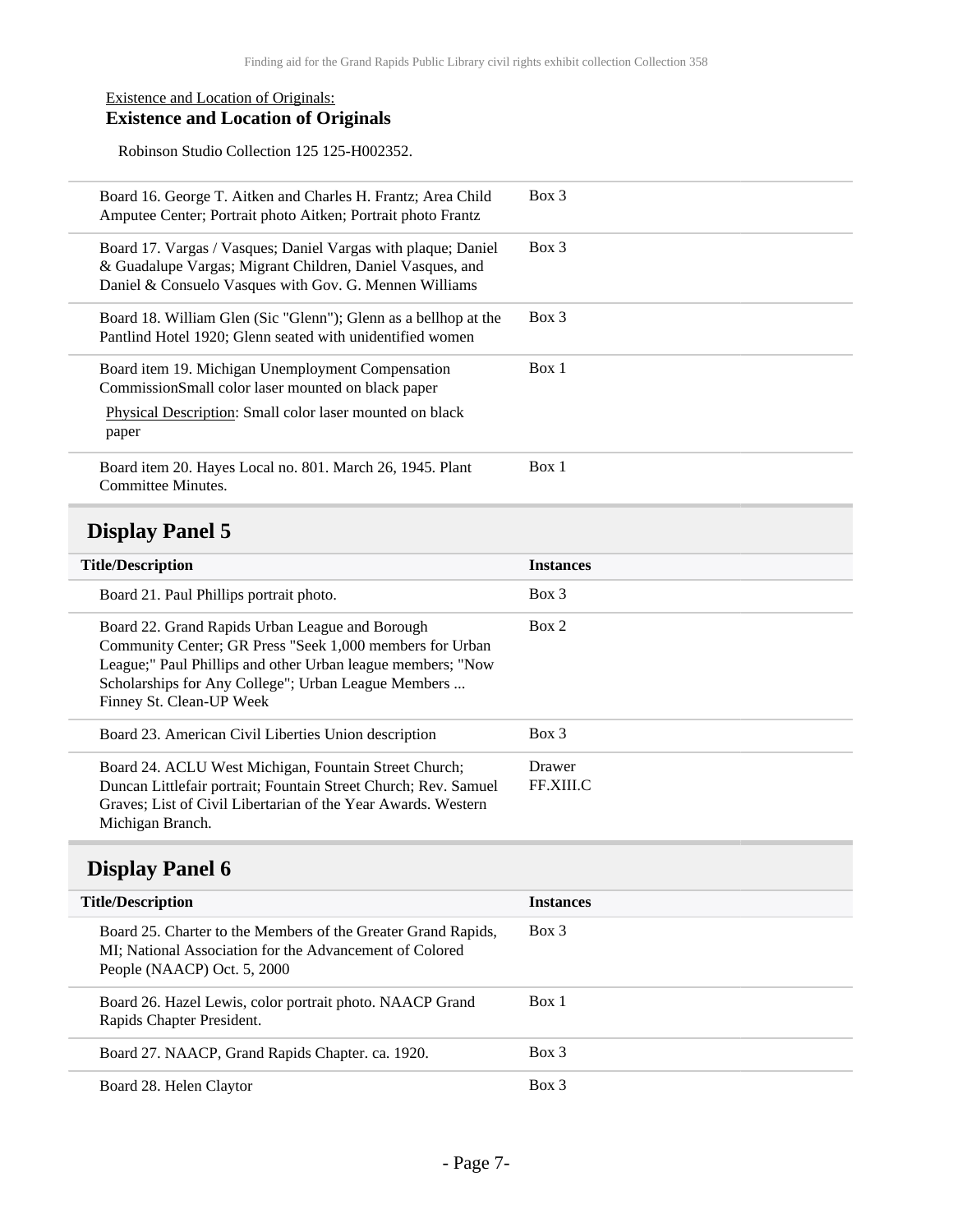#### **Description**

#### **Description**

Claytor left, with two unidentified women, as President, National YWCA Board, 1967; Claytor, 1947, receiving award from woman and man representatives of National Urban League; Claytor, center with group in silent march for American Indians at Wounded Knee.

## <span id="page-7-0"></span>**Display panel 7**

| <b>Title/Description</b>                                                                                                                                                            | <b>Instances</b>           |
|-------------------------------------------------------------------------------------------------------------------------------------------------------------------------------------|----------------------------|
| Board 29. Walter Bergman; GR Press photo; "Klan beating"<br>crippled prof., doctor testifies.                                                                                       | Box 2                      |
| Board 30. Sara Glover color photo; Sara Glover b/w photo;<br>Hazel Grant color photo; Hazel grant sending precinct cards to<br>registered voters used in the wall exhibit & labels. | Drawer<br><b>FF.XIII.C</b> |
| Board 31. Martin Morales; GR Press photo                                                                                                                                            | Drawer<br>FF.XIII.C        |
| Board 32. Ella Sims. Color Portrait photo.                                                                                                                                          | $Box$ 3                    |
| Board 33. Joan Wolfe: Wolfe with Gerald Ford. WMU 1973<br>honorary degree; Earth Day Pioneer; Some Kind of Heroes                                                                   | $Box$ 3                    |

### <span id="page-7-1"></span>**Display panel 8**

<span id="page-7-2"></span>Celebration poster.

| <b>Title/Description</b> |                                                                                                                               | <b>Instances</b> |
|--------------------------|-------------------------------------------------------------------------------------------------------------------------------|------------------|
|                          | Board 34. Lyman Parks; Parks with jack hammer; Parks portrait<br>photo.                                                       | $Box\ 3$         |
|                          | Board 35. Pablo Martinez; Color photo of Martinez with dog<br>and fire vehicles; David King                                   | $Box\ 3$         |
|                          | Board 36. Virginia Moralez. Portrait photo.                                                                                   | $Box\ 3$         |
|                          | Board 37. Joe Castillo. Newspaper photo.                                                                                      | $Box\ 3$         |
|                          | Board 38. Network News; Network News Mary 1988; Bryan<br>Ribbens Ordinance Committee / Commission; Meeting, Dec. 11,<br>1990. | $Box\ 3$         |
|                          | Board 39. Mary Banghart; Color GR Press photo.                                                                                | Box 3            |
| <b>Display Panel 9</b>   |                                                                                                                               |                  |
| <b>Title/Description</b> |                                                                                                                               | <b>Instances</b> |
|                          | Board item 40. Stonewall 20. 1969-1969, Lesbian & Gay Life                                                                    | Box 1            |

Board item 41. You are Not Along. National Coming Out day, Oct,11. 2005 Ad used in the wall exhibit & labels. Box 1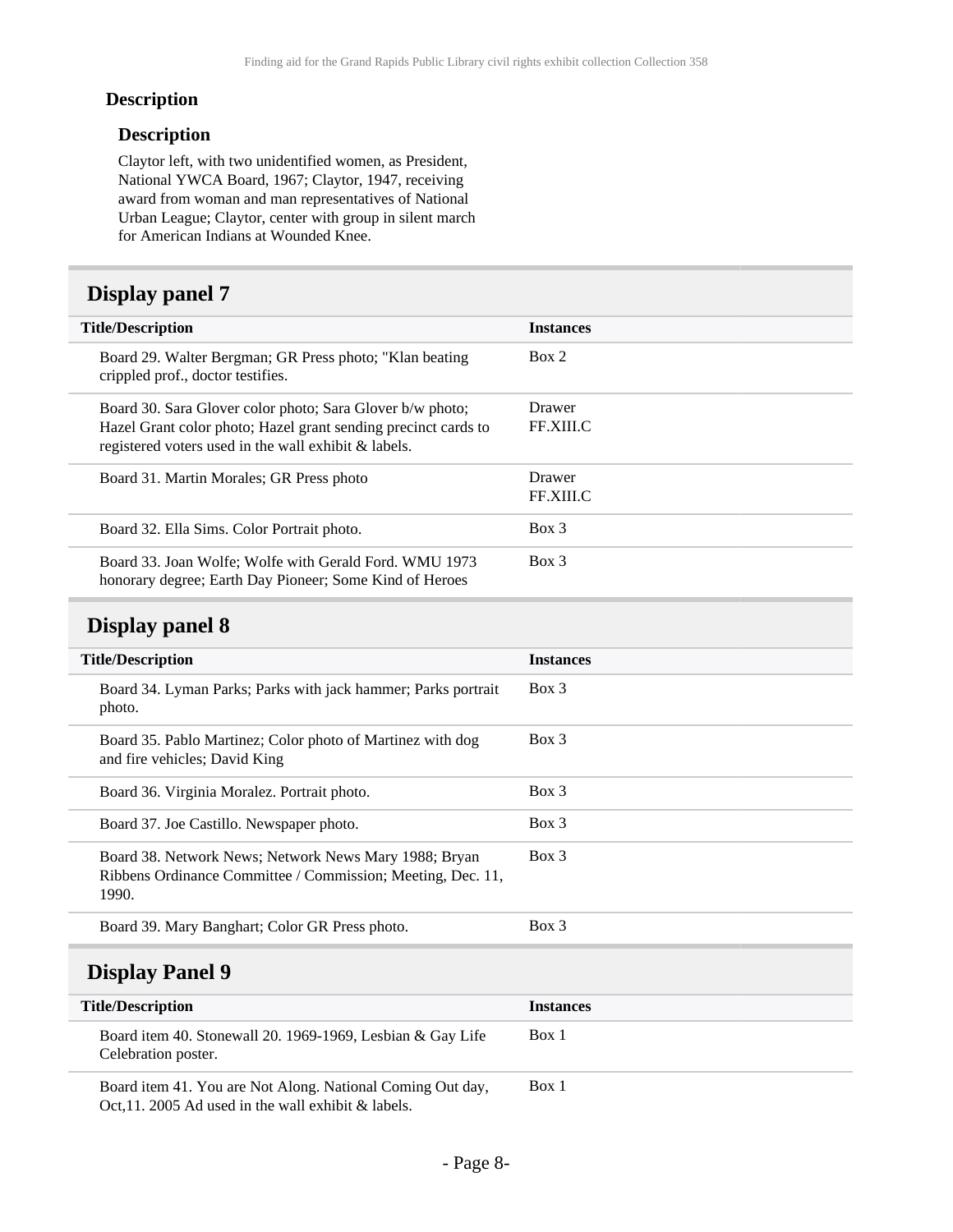| Board item 42. Saugatuck/Dougals Area Gay Guide 2005 | Box 1    |
|------------------------------------------------------|----------|
| Board 43. Dennis Komac. Color GR Press photo.        | $Box\ 3$ |
| Board 44. Jeff Swanson. Color GR Press photo.        | $Box\ 3$ |
| Board 45. Gerry Crane. Color GR Press photo.         | Box 3    |

## **Concerned Clergy**

| <b>Title/Description</b>                                                      | <b>Instances</b> |
|-------------------------------------------------------------------------------|------------------|
| Board 46. Concerned Clergy of West Michigan                                   | Box 1            |
| Board item 47. Pastoral Letter from Concerned Clergy in West<br>Michigan      | Box 1            |
| Board item 48. Pastoral letter continued                                      | Box 1            |
| Board item 49. GR Press article "Ministers ask Christians to<br>accept gays." | Box 1            |

## <span id="page-8-0"></span>**Display Panel 10**

| <b>Title/Description</b>                                                                                                                                                                                                                                                      | <b>Instances</b> |
|-------------------------------------------------------------------------------------------------------------------------------------------------------------------------------------------------------------------------------------------------------------------------------|------------------|
| Board 50. Lee Larson; Color GR Press photo, Sept. 6, 2002.                                                                                                                                                                                                                    | Box 2            |
| Board 51. Jim Lucas; Color GR Press photo                                                                                                                                                                                                                                     | Box 2            |
| Board 52. Carol Gilbert & Nuns; GR Press article Aug 13,<br>2005. "We're going to Speak the Truth Wherever it Takes Us;"<br>AP Photo in the GR Press, March 18, ?. Dominican Nuns,<br>Ardeth Platte, Carol Gilbert and Jackie Hudson outside Denver<br>courthouse sentencing. | Box 2            |
| Board 53. Debra Muller; Muller color portrait photo; Muller<br>with artist Paul Collins and Dennis Banks of the American<br>Indian Movement.                                                                                                                                  | Box 2            |
| Board 54. Karen Henry, Color GR Press photo.                                                                                                                                                                                                                                  | Box 3            |

#### **^** [Return to Table of Contents](#page-1-0)

## <span id="page-8-1"></span>**Series IV. Ancillary materials.**

| Title/Description                                     | <b>Instances</b> |         |
|-------------------------------------------------------|------------------|---------|
| Affirmative Action Touring Exhibit flyer. 00.[5095].2 | <b>Box</b>       | Folder  |
| Existence and Location of Copies:                     | <b>Unknown</b>   | Unknown |